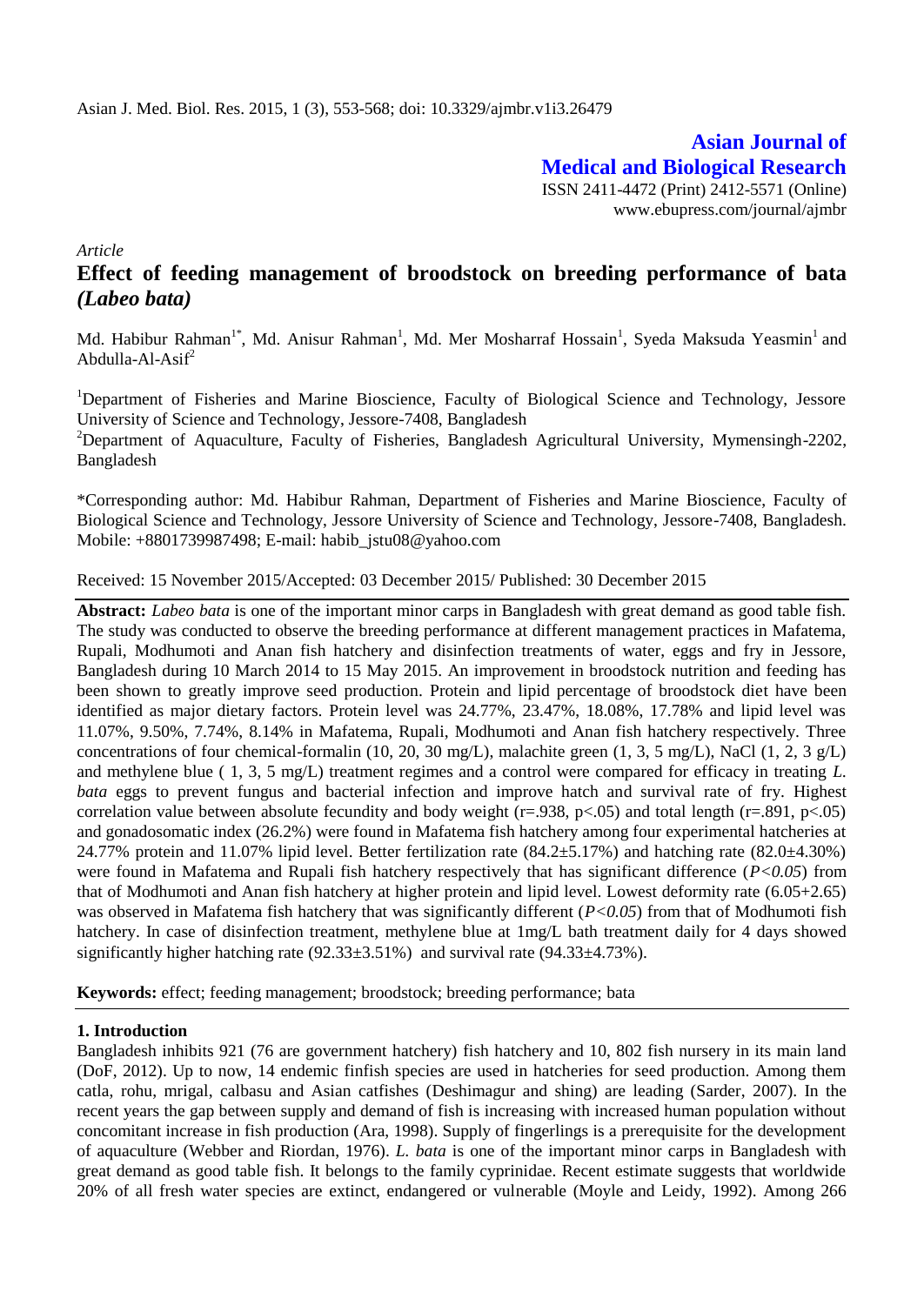species, 14 are going to be extinct, condition of 12 has been severely deteriorated and 28 of them is critically endangered or somewhat endangered freshwater fish species, *L. bata*is one of them (IUCN, 2000). This species is an important source of proteins, fat, vitamins, minerals, iron, and calcium (Tripathi *et al.,* 1997). In our country this fish grow well in ponds and ditches. It grows about 200-300 mm in length (Rahman, 1989). The success of hatchery mainly depends on improved brood rearing technique entailing pond management, including liming, fertilization and feeding and water quality management. Fertilization and supply of artificial feeds along with natural foods have been a common practice in Bangladesh aquaculture. It was found that Urea, TSP, Murate of Potash (MP) and mustard oil cake were used in different ratios in selected hatcheries in Jessore. There are important references on the use and applicability of inorganic and organic fertilizer in fish ponds by several authors (Haque, 1991; Haque*et. al*., 1996; Islam *et al.,* 2002; Wu, Zhong Wen. 2001). Information on the use of different feed sources, their percentage composition and effects on different cultivable species of fish are available from many workers (Springate *et al*., 1985; Santiago *et al*., 1988; Haque, 1991; Islam *et al*., 2002; Haque *et al*., 1996; Mollah, 1996).There are several limiting factors affecting the aquaculture industry in Bangladesh, including infectious diseases, nutritional disorders, environmental pollution and some managerial factors. In a recent study, Boglione *et al.* (2001) showed that only 4% of wild caught animals are affected by body deformations. This percentage can reach very high values in hatchery-reared larvae (Divanach *et al.,* 1996). Andrades*et al.,* (1996) showed that only a few percent of larvae affected by skeletal (lordotic) malformation can survive after larval development. Because malformed fish are usually rejected by consumers, they are often culled prior to reaching the market (Boglione *et al.,* 2001; Issa, 2008).Due to poor management developmental abnormalities or external deformities occur in the hatchery. The most common deformities observed in fishes include spinal malformations (scoliosis, lordosis and coiled vertebral column), deformed operculum and fin abnormalities, body shape deformities etc. Vertebral deformities like scoliosis (abnormal lateral curvature) lordosis (excessive inward curvature) and ankilosis (abnormal stiffening and immobility of joint due to fusion of bones) though rare but have been recorded in many species of teleosts. These have been attributed to tetragenic effects of environmental contamination, scarcity of nutrient, oxygen deficiency, sudden shanges in temperature, water current, inbreeding etc. The objectives of the research were determine the relationship between body weight, total length and fecundity of *L. bata* at selected hatcheries, determine the gonadosomatic index (GSI) of *L. bata* and the breeding performances of *L. bata* such as breeding success, fertilization, hatching and deformities.

#### **2. Materials and Methods**

The major part of the experiment was conducted at the four hatcheries of Jessore and the lab work was practiced in central laboratory of Jessore University of Science and Technology (Figure 1) and in nutrition laboratory of Bangladesh Fisheries Research Institute, Bagerhat. The experiment was done from 10 March 2014 to 25 April 2015.

#### **2.1. Experimental fish**

The species that was subjected for this experiment was Bata (*L. bata*) (Figure 2).

Kingdom: Animalia Phylum: Chordata Class: Actinopterygii Order: Cypriniformes Family: Cyprinidae Genus: *Labeo* Species: *L. bata*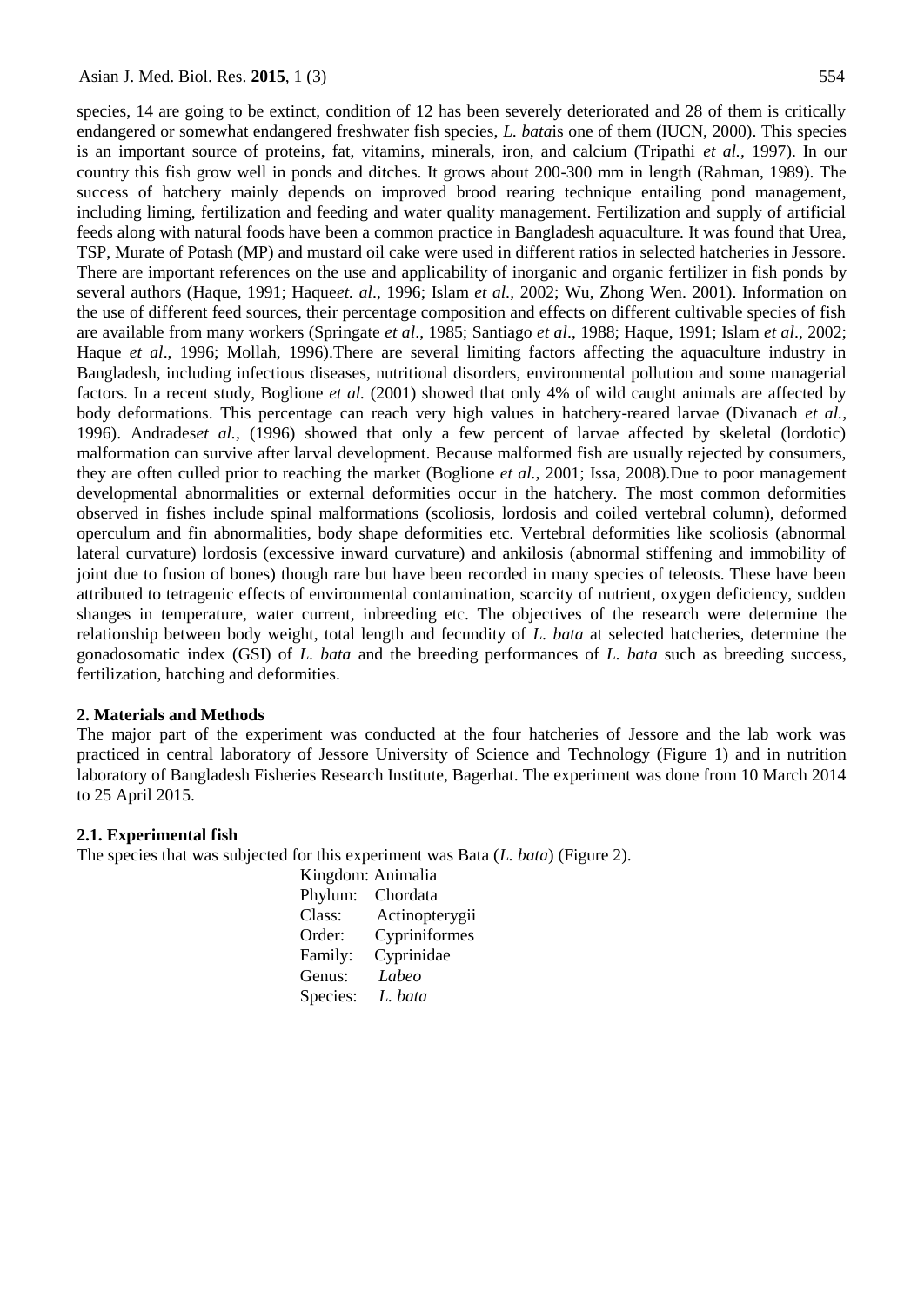

**Figure 1. Map of Jessore sadar upazila, showing the study location, Chanchra.**



**Figure 2.** *Labeo bata.*

### **2.2. Pond management of brood fish**

Pond management plans of the hatchery were done dividing into pre-stocking management, management during culture, post-stocking management.

### **2.2.1. Pond drying**

Most of the ponds retained water round the year but some ponds were completely dewatered by pumping and allowed to dry by sunlight. Mafatema and Rupali fish hatchary practice pond drying every year at the time of October to November but Modhumoti and Anan fish hatchery practice pond drying 3-4 years at the same month.

### **2.2.2. Water source and color**

In the present study underground water was used as the main source of water in the brood pond. As underground water contained significant level of iron, there was likely a reproductive problem where iron creating a layer on eggs of fish. The sub lethal toxicity of iron may be in the form of change in morphology, histology, growth, development, swimming performance, respiration, blood chemistry, enzyme activity, reproduction, endocrinology, reproduction and behavioral changes.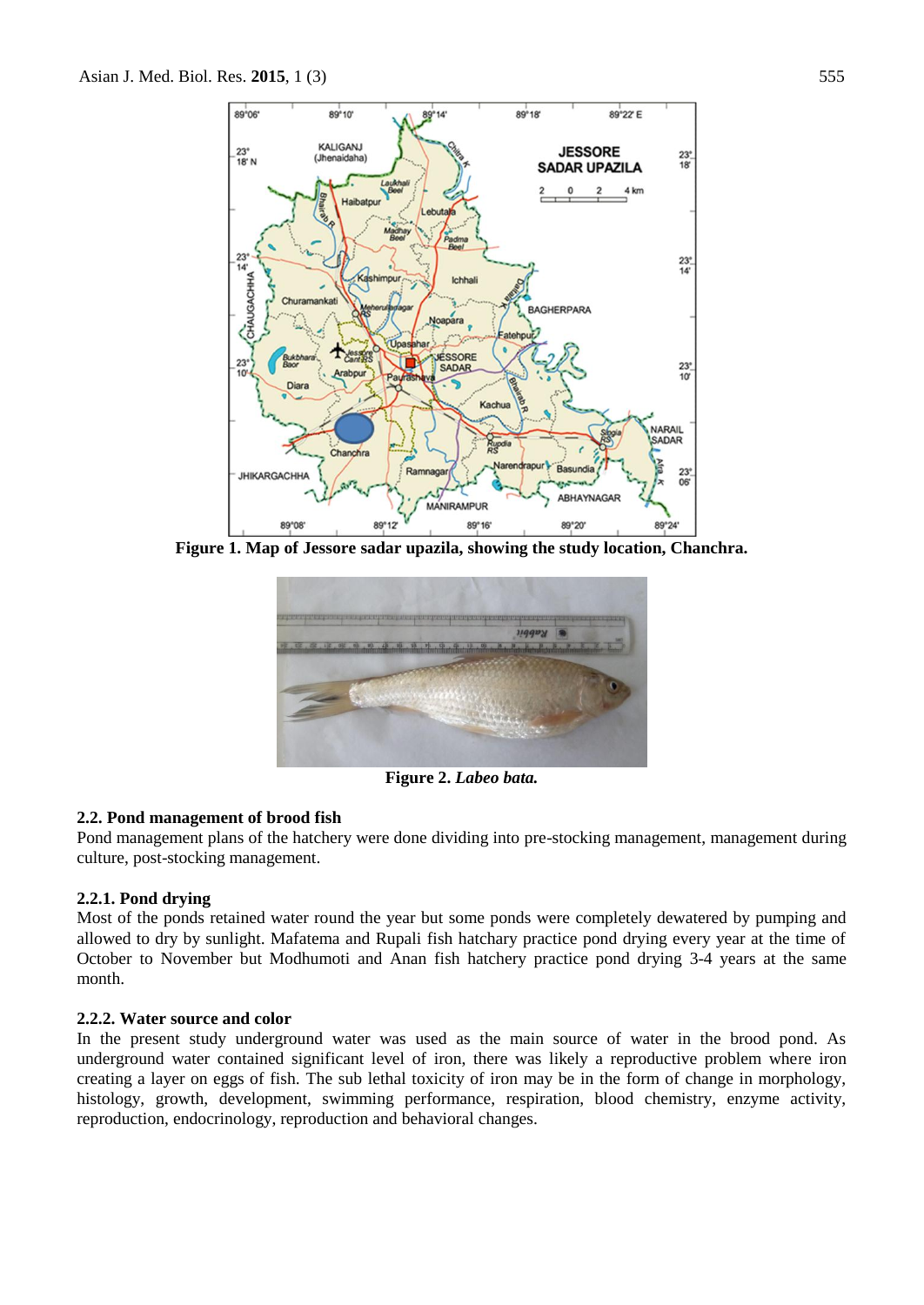## **2.2.3. Liming**

Though the rate of liming was depended upon pH of the pond water, most of the hatchery owners are not aware of it. They usually spread lime over the pond bottom 5-6 times in a year. The doses were found to be ranged from 1000- 1200 gm/dec in the present study (Table 1).

# **2.2.4. Pond fertilization**

The differences in the rate of fertilizer application in this region was ascertained to be based on the species combination, soil fertility, water quality and on the farmers own experience on culture practices. Most of the farmers were seen using fertilizers at near optimum rates, only a few used at very low levels. Every time TSP and oil cake were soaked in water a night before application (Table 1).

# **2.3. Stoking density**

Stocking density of fish in brood pond was varies from 8-16 kg/decimal in Mafatema and Rupali fish hatchery was 10-12 kg/decimal but 14-15 kg/decimal was kept in Modhumoti and Anan fish hatchery (Table 1).

| Name of hatchery | Drying (month)       | liming       | fertilization           | <b>Stocking density</b> |
|------------------|----------------------|--------------|-------------------------|-------------------------|
|                  |                      |              | $TSP-170g/dec$          |                         |
| Mafatema         | October-November     | 1000-1200    | Urea- $100g/\text{dec}$ | $12 \text{ kg/dec}$     |
|                  | (every year)         | g/decimal    | $MoP-75g/dec$           |                         |
|                  |                      |              | $TSP-150g/dec$          |                         |
| Rupali           | October-November     | 1000-1200    | Urea-80g/dec            | $10 \text{ kg/dec}$     |
|                  | (every year)         | g/decimal    | $MoP-80g/dec$           |                         |
|                  |                      |              | $TSP-220g/dec$          |                         |
| Modhumoti        | October-November     | 1000-1200    | Urea-150g/dec           | $15 \text{ kg/dec}$     |
|                  | (3-4 years interval) | $g$ /decimal | $MoP-100/dec$           |                         |
|                  |                      |              | $TSP-200g/dec$          |                         |
| Anan             | October-November     | 1000-1200    | Urea-120g/dec           | $14 \text{ kg/dec}$     |
|                  | (3-4 years interval) | g/decimal    | Mop-100/dec             |                         |
|                  |                      |              |                         |                         |

**Table 1. Comparative study on pond management.**

### **2.4. Feeding**

In selected fish hatcheries homemade feed was used 3-4 days/week. Homemade feed ingredients are shown in Table 2 and Table 3.

|  |  |  |  |  | Table 2. Gross ingredients of prepared experimental diets. |  |
|--|--|--|--|--|------------------------------------------------------------|--|
|--|--|--|--|--|------------------------------------------------------------|--|

| <b>Name</b><br>hatchery | of | <b>Mafatema</b><br>(T1) |      | Rupali<br>(T2) |     | <b>Modhumoti</b><br>(T3) |     | Anan<br>(T4) |     |
|-------------------------|----|-------------------------|------|----------------|-----|--------------------------|-----|--------------|-----|
|                         |    | Rice bran               | 40%  | Rice bran      | 55% | Wheat bran               | 30% | Rice bran    | 30% |
|                         |    | Oil cake                | 15%  | Soybean cake   | 10% | Cow dung                 | 20% | Oil cake     | 15% |
|                         |    | Corn                    | 10%  | Flour          | 8%  | Rice polish              | 16% | Corn         | 17% |
|                         |    | Fishmeal                | 15%  | Fishmeal       | 12% | Oil cake                 | 15% | Flour        | 10% |
|                         |    | Soybean cake            | 12%  | Dial calcium   | 4%  | Fishmeal                 | 14% | Fishmeal     | 15% |
| Feed                    |    | Flour                   | 3%   | Oil cake       | 8%  | Molasses                 | 3%  | Soybean cake | 10% |
| ingredients             |    | Dicalcium               | 2%   | Vitamin        | 1%  | Salt                     | 2%  | Molasses     | 2%  |
|                         |    | phosphate               |      | premix         |     |                          |     |              |     |
|                         |    | Molasses                | 1.5% | Molasses       | 1%  |                          |     | Salt         | 1%  |
|                         |    | Salt                    | 1.5% | Salt           | 1%  |                          |     |              |     |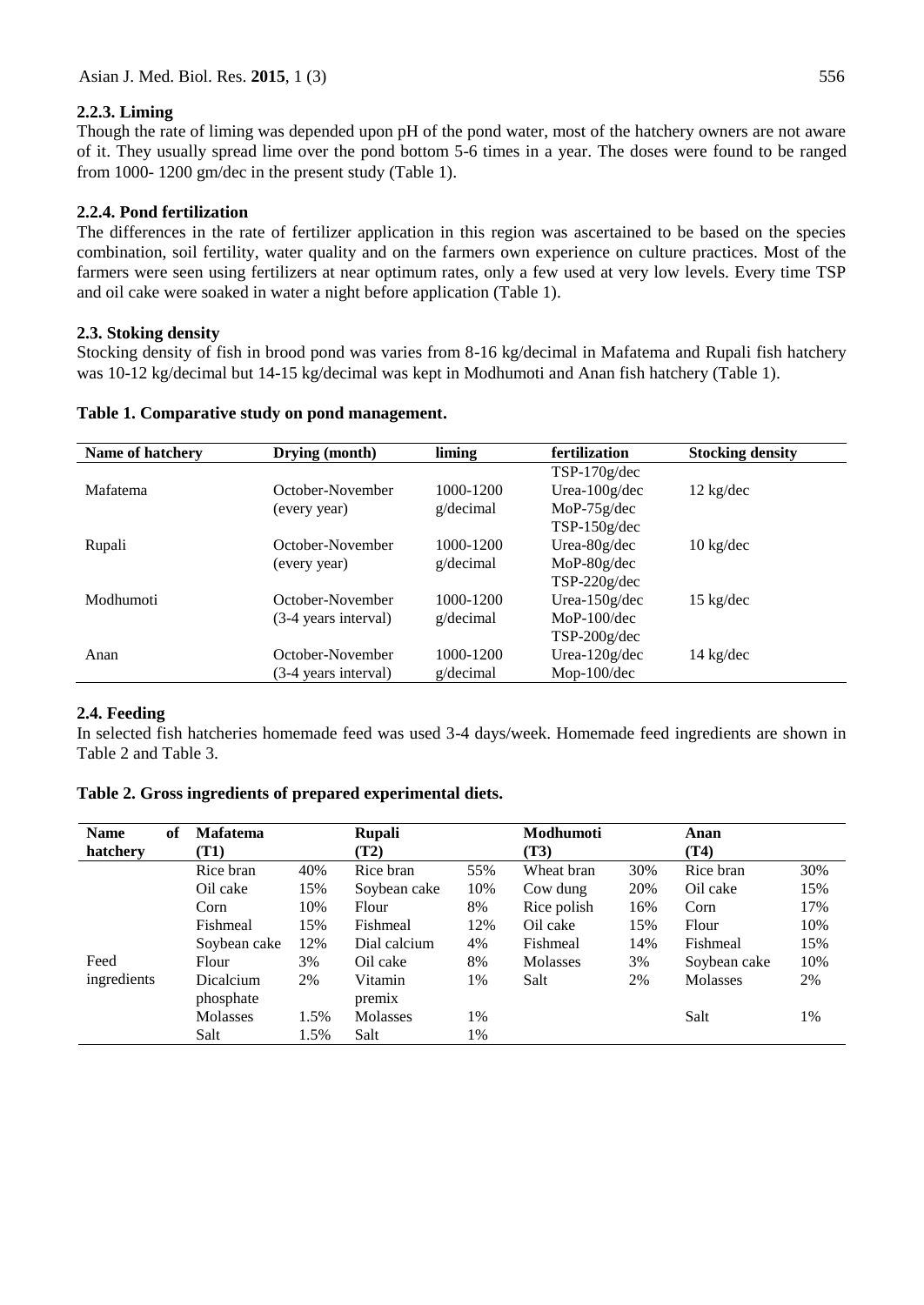| <b>Name</b><br>hatchery |           | of Rate of feeding/body wt. Supply of feed in Crude protein Average | a week      |       | level $(\% )$ |      | crude                    | Crude<br>level $(\% )$ |      | lipid Average<br>crude lipid |
|-------------------------|-----------|---------------------------------------------------------------------|-------------|-------|---------------|------|--------------------------|------------------------|------|------------------------------|
|                         | F.F       | C.F                                                                 | F.F         | C. F  | F.F           | C. F | protein<br>level $(\% )$ | F.F                    | C. F | level $(\% )$                |
| Mafatema                | 3%        | 2.5% Mega feed                                                      | 4 day       | 2days | 22.5          | 29.3 | 24.77                    | 14.5                   | 4.2  | 11.06                        |
| Rupali                  | 3%        | 2% Quality carp 4 days<br>feed                                      |             | 2days | 21            | 28.4 | 23.47                    | 11                     | 6.6  | 9.50                         |
| Modhumoti               | 2%        | 2% Teer fish feed 3 days                                            |             | 2days | 13.8          | 24.5 | 18.08                    | 9.3                    | 5.4  | 7.74                         |
| Anan                    | $2 - 3\%$ | 2%<br>Aftab<br>feed                                                 | fish 3 days | 2days | 12.9          | 25.1 | 17.78                    | 10.1                   | 5.2  | 8.14                         |

**Table 3. Feeding management of Bata (***L. Bata***) in different hatchery.**

# **2.4.1. Determination of proximate composition**

After formulating of feeds proximate composition of the formulated feeds were determined following the standard methods given by Association of Official Analytical Chemists, in the Laboratory of Fisheries and Marine Bioscience Department and Bangladesh Fisheries Research institute, Bagerhat. The detailed procedure for the determination of protein, lipid, moisture and ash were given below. Each experiment was conducted with the replication of three.

# **2.4.2. Determination of protein**

The protein content of the sample was determined by micro-kjeldahl method. Protein content of feed is shown in Table 4.

### **Reagents:**

a)  $0.2$  (N) HCl=>37%.........100 1%...........100/37 36·5%......100×36·5/37=98·65 So for  $1(N)$  HCl  $98.65/1.19$  (Leveling 1liter= $1.19$ kg) in abottle 0·2 (N) HCl= 16·58 ml volume into 1 liter distilled water. b) Digestion mixture => 100 gm K<sub>2</sub>SO<sub>4</sub>+10 gm C<sub>u</sub>SO<sub>4</sub>.5H<sub>2</sub>O +1 gm selenium powder c) Mixed indicator =>100 ml ethanol + 0·1 gm methylene blue + 0.2 gm methyl red d) 33%  $N_2S_2O_3$  => 165 gm  $N_2S_2O_3$  volume into 500 ml distilled water e) 10 (N) or 40% N<sub>a</sub>OH solution => 400 gmN<sub>a</sub>OH volume into 1 liter distilled water f) Methyl orange indicator  $=$   $>$ 4% = Dissolve 1 gm methyl orange in 100 ml deionized g) 4% HBO<sub>3</sub> solution => 20 gm HBO<sub>3</sub> volume into 1 liter distilled water h)  $0.1$  N Na<sub>2</sub>CO<sub>3</sub> standard = Dissolve 5.3 gm Na<sub>2</sub>CO<sub>3</sub> in 1L deionized

# **Procedure:**

- 0·5 gm sample in paper to digestion tube. (W)
- 1·1 gm digestion mixture or 1 digestion table in digestion tube
- 10 ml  $H<sub>2</sub>SO<sub>4</sub>$  (98%) in digestion tube
- Digestion for 1 hour at 420°C temp
- Cooling
- Add 50 ml distilled water = 5 ml 33%  $N_2S_2O_3$  solution

### **Distillation:**

- Distillation for 3:30 min 925 ml 4% boric acid  $= 2-3$  drop mixed indicator in conical flask)
- Allow distillation jar to add 10 (N) NaOH 30 ml = Distilled water 30 ml
- Collect 100 ml distilled sample

Titration with  $0.2$  (N) HCl (titration value  $t_1$ )

Percentage of protein =  $(t_1 \times 0.2 \times 0.014)/W \times 6.25 \times 100\%$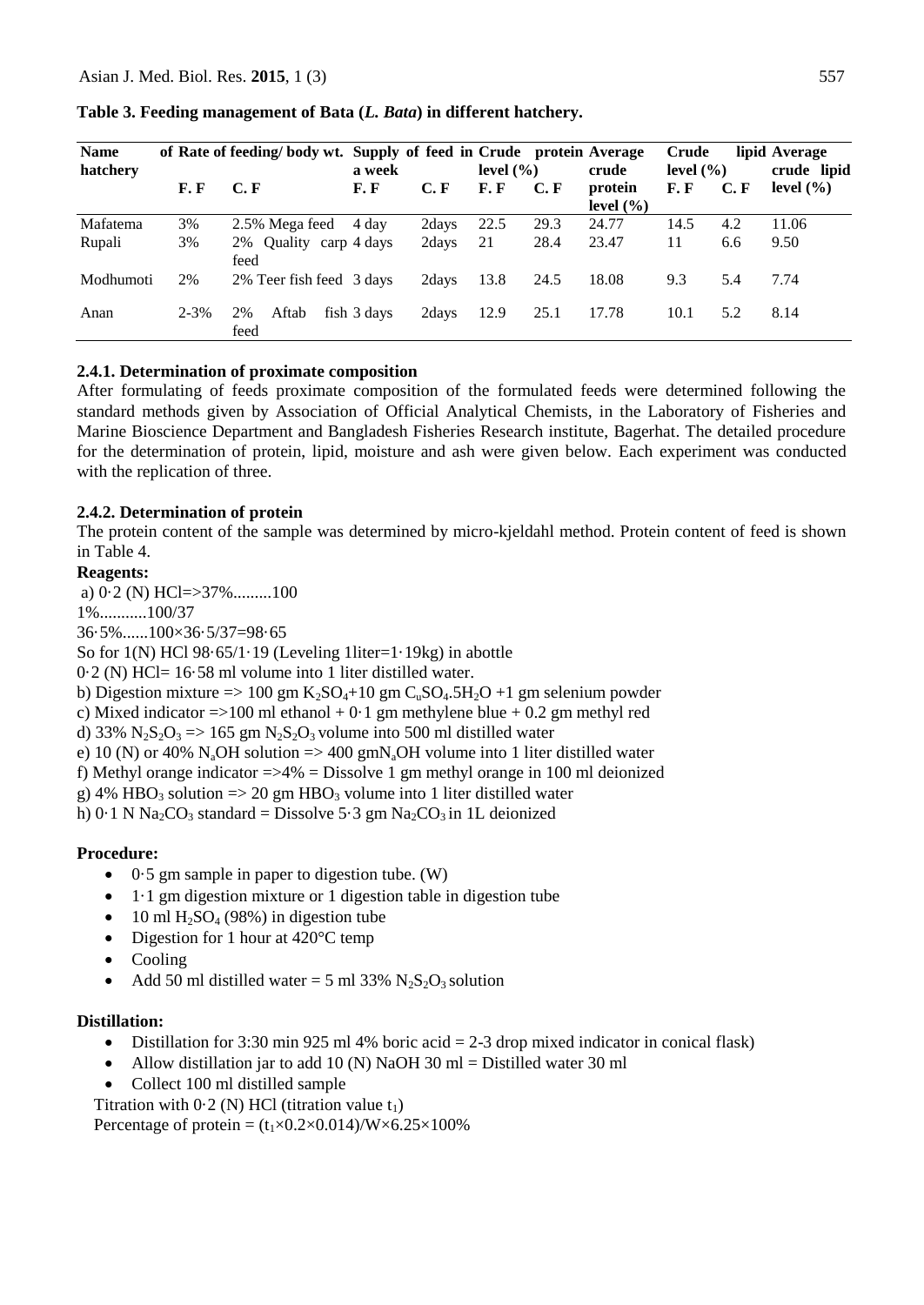#### **2.4.3. Determination of lipid**

Set up the soxhlet apparatus on a hot water bath using iron stand and clamp. Then 5-10 g of prepared sample is taken in a thimble filter and places it inside the soxhlet apparatus. Pour sufficient amount of petroleum ether or acetone (250 ml) in to the round joint flask carefully on water bath at suitable temperature depending on boiling point of the solvent. The solvent evaporates upon heating but allowed drop slowly after condensing on the sample inside the thimble. The solvent gradually accumulates in hollow space up to a level where the solvent containing fat drains out to the round joint flask through siphoning. The process lipid continues for 12 hours until all the fat content in the sample is extracted. Finally the solvent containing lipid transfers to a pre-weighed beaker. The residual lipid content is obtained after removal of solvent by evaporating on heating on water bath. Lipid content of feed is shown in Table 4.

Percentage (%) of lipid =  $\frac{\text{Weight of lipid} \times 100}{\text{Weight of sample}}$ 

#### **2.4.4. Determination of moisture**

For determining the moisture, at first crucibles were cleaned, dried and then the weight of the crucible was taken. Then 2-3 g sample was placed in the crucible and weighted again. Difference between the two is the sample weight. Then the crucible with sample weight was put in a controlled oven and was dried at 105°C for about 24 hours until constant weight was reached and colled in desiccators and weighted several times till the constant weight was achieved. Moisture content of feed is shown in Table 4.

The percentage of moisture content will be calculated by the following equation:

Percentage (%) of moisture = 
$$
\frac{\text{Weight loses} \times 100}{\text{Original weight of sample}}
$$

#### **2.4.5. Determination of ash**

Heat a crucible in a furnace at 550-600°C for 20 minutes. Remove and cool in a desicator. Weight the crucible accurately. Add about 5 g of the prepared sample. Spread it out evenly then reweight accurately.dry and char the portion by heating carefully. Then heat at 550-600°C in the muffle furnace for four hours. Cool in a desicator and reweight. Ash content of feed is shown in Table 4.The percentage of moisture content will be calculated by the following equation:

Percentage (%) of ash =  $\frac{\text{Weight of ash} \times 100}{\text{Weight of sample}}$ 

| Name of hatchery | Crude protein $(\% )$ | Crude lipid $(\% )$ | Moisture $(\% )$ | Ash $(\% )$ |
|------------------|-----------------------|---------------------|------------------|-------------|
| Mafatema         | 22.5                  | 14.5                | 75               | 5.63        |
| Rupali           |                       |                     |                  |             |
| Modhumoti        | 13.8                  | 9.3                 | 16.5             | 5.2         |
| Anan             | 12.9                  | 10.1                | 14.8             | 6.7         |

**Table 4. Proximate composition of formulated feeds (%) on Dry matter content.**

#### **2.5. Brood collection**

The male (20) and female (10) broods were collected from each hatchery of Jessore.

#### **2.6. Conditioning**

Collected brood fishes  $(N=30)$  from each species groups were kept in the rectangular tank (1200 liter) under showering condition to induce the breeding for 16 hours.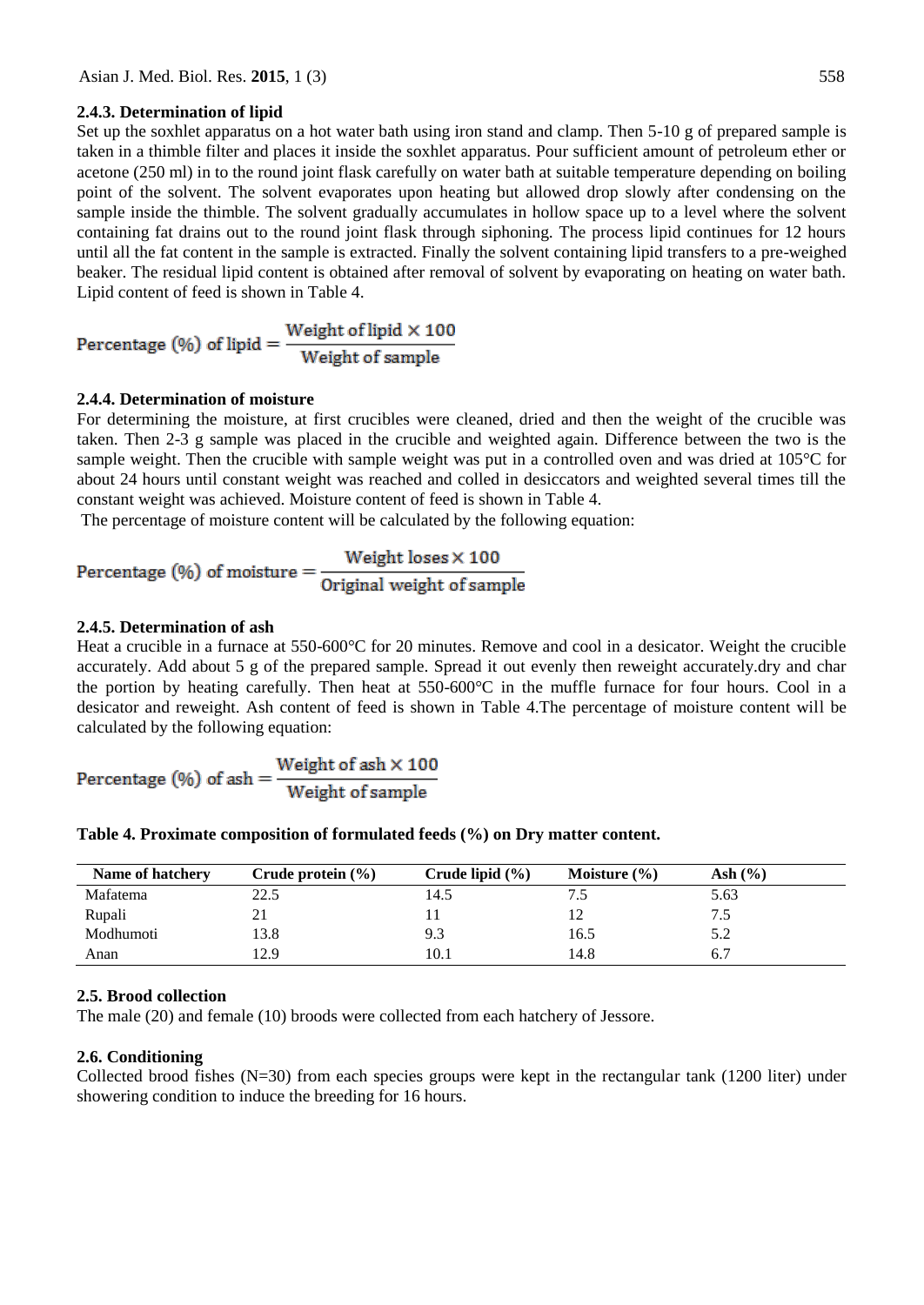### **2.7. Observation of sex determination and sex ratio**

Male and female fishes could be clearly distinguished only in the breeding season. During the early stages of brood fishes to successfully complete the breeding activity the sexual characteristics of male and female and their sex ratio approximately 4 hatcheries has been observed (Table 5).

| <b>Species</b> |         | <b>Sex determination</b> |                                     | Sex ratio |  |        |  |
|----------------|---------|--------------------------|-------------------------------------|-----------|--|--------|--|
|                |         |                          | External feature or characteristics |           |  | Female |  |
|                | Abdomen |                          | Pelvic fin                          |           |  |        |  |
| Bata           | Male    | Female                   | Male                                | Female    |  |        |  |
|                | Normal  | Swollen                  | Rough                               | Soft      |  |        |  |

### **Table 5. Observation of sex ratio and sex determined characteristics of selected hatcheries.**

# **2.8. Measurement of total length and body weight**

In vitro, total length (TL) and body weight (BW) were measured. At first the fishes were washed with tap water. Excessive water from the fish body was wiped off by a piece of dry cloth. Total length (cm) of each fish was measured from the tip of the snout to the end of the tail and was recorded in cm Body weight (gm) was taken by an electronic balance of .001 accuracy.

# **2.9. Preparation of PG**

The PG (1mg-3mg/each) was collected from the market in acetone frozen condition. It was then dried with filter paper and weighted with an electric balance. Then it was crushed with tissue homogenizer and diluted with distilled water. The mixture was then centrifuged for precipitation and resultant supernatant solution was then taken slowly in 3ml syringe for injection.

# **2.10. Hormone administration**

For hormone administration the brood fish were collected from conditioning tank very carefully with net and placed on sponge. Then they were wrapped with soft and moist cloth and the hormone was administered pushing the injection syringe near the base of the pectoral fin. Required dose for male and female to selected species are shown in Table 6.

### **Table 6. Required dose for male and female to selected species.**

| <b>Species</b> | Sex    | Dose: PG (mg/kg of body weight) | Time interval between<br>the doses |  |
|----------------|--------|---------------------------------|------------------------------------|--|
|                |        | $1st$ dose                      | $2nd$ dose                         |  |
| Bata (L. bata) | Male   |                                 |                                    |  |
|                | Female |                                 |                                    |  |

### **2.11. Determination of gonadosomatic index (GSI)**

At first the fish were killed by heating on the head. Ovary was removed from each fish by dissecting out the abdomen. Ovaries were washed and cleaned with distilled water. Excess moisture from the surface of the ovaries was removed with blotting paper before weighting. Then the ovaries were weighted in gm on an electronic balance of 0.001 gm accuracy. The gonadosomatic index of the female was calculated using the following formula cited by Parameswarn *et al.* (1974).

$$
GSI = \frac{\text{wet weight of gonad in gm} \times 100}{\text{total weight of fish in gm}}
$$

### **2.12. Estimation of fecundity**

For the estimation of fecundity direct counting method can be used when the numbers of eggs were not much and the sizes of the eggs were also comparatively larger. The total weight of the ovary was taken by electronic balance. A small portion of the ovary was cut from the total ovary and weighted. Then it was allowed to soak in water contained in petridish and the number of the egg was counted with the help of needle and magnifying glass. The number of egg on an individual was obtained by multiplying the total number of eggs taken from the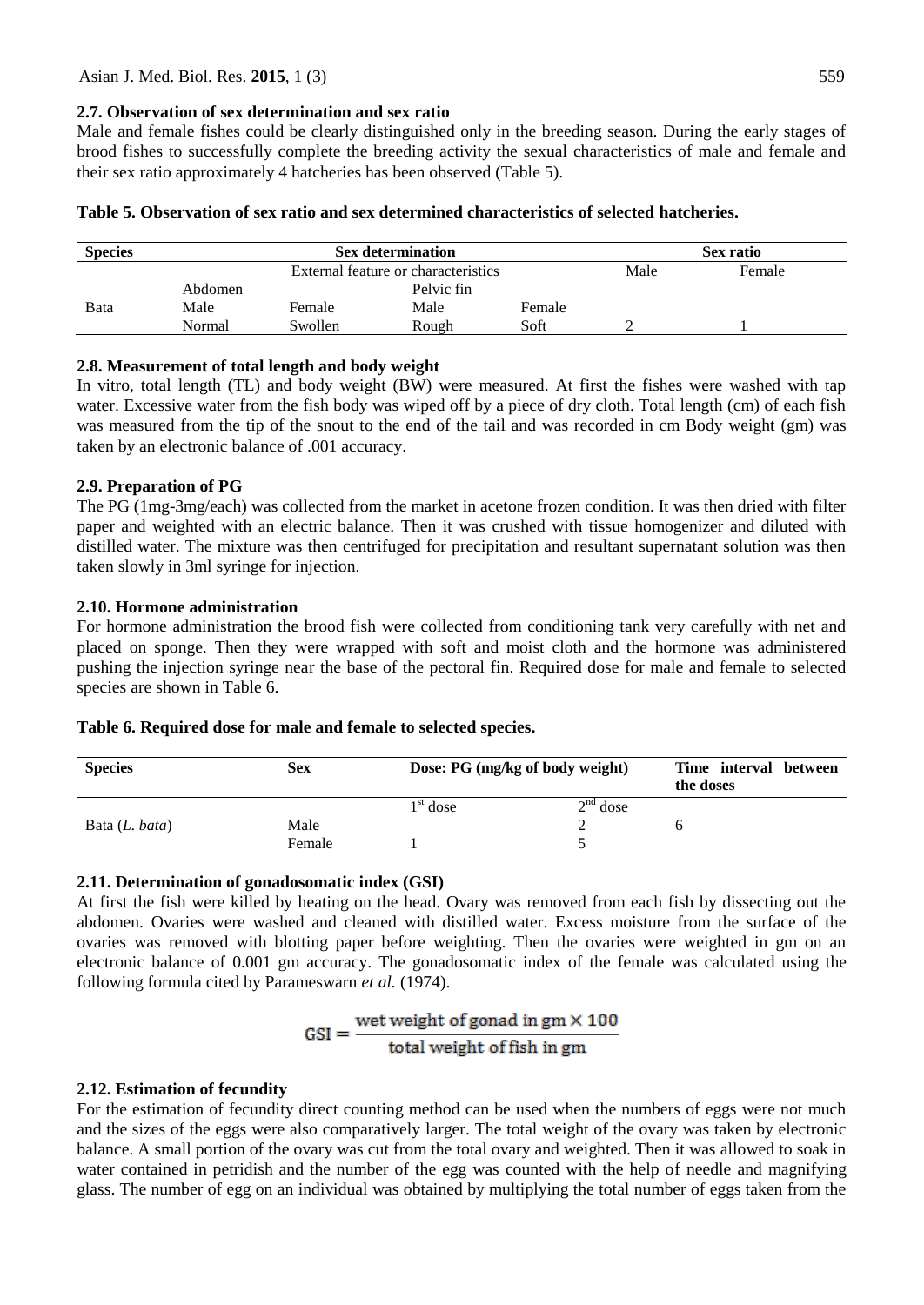Asian J. Med. Biol. Res. 2015, 1 (3) 560

cut portion with the total weight of small portion of the ovary of the particular individual. Thus the fecundity was obtained by using the following formula-

$$
Fecundity = \frac{\text{total gonad weight(gm)} \times \text{No. of eggs in the sample}}{\text{weight of small portion total gonad(gm)}}
$$

#### **2.13. Determination of fertilization rate**

After 6 hrs the eggs were placed on a petridish containing acetone and observed under a magnifying glass. The fertilized eggs were counted with the help of soft thin brush. The fertilized eggs were separated from the unfertilized eggs in terms of color of the egg shell. Transparent eggs were identified as fertilized ones and opaque ones were identified as unfertilized eggs. The fertilization rate was determined by the following

formula-<br>Fertilization rate(%) =  $\frac{\text{no. of fertilized egg} \times 100}{\text{total no. of egg}}$ 

#### **2.14. Determination of hatching rate**

Hatching started after  $20\pm2$  hrs of fertilization. The yolk sac absorption was observed by microscopically that took place after  $70\pm2$  hrs of hatching. When hatching was completed, the hatchlings were collected in a petridish and counted by visual observation using magnifying glass and recorded. The hatching rate was determined by the following formula-

Hatching rate(
$$
\%
$$
) =  $\frac{\text{number of hatchlings} \times 100}{\text{total number of fertilized eggs}}$ 

#### **2.15. Collection of water sample**

The water samples were collected from three selected hatcheries in Jessore region. For collecting water sample at first three plastic bottles were collected and the capacity of the volume of each sample bottle was 250 ml. Then bottles were washed well with clean water for 3 to 4 times. Finally the outside of each bottle was covered with black plastic tape to avoid the chemical change due to sunlight. Water samples were collected just before the eggs released in to the incubation tank.

#### **2.16. Physicochemical parameters**

Physicochemical parameter is an important factor in hatchery operation. Proper maintenance of water quality is prerequisite for any hatchery operation. The water quality parameters are shown in Table 7.

| <b>Parameter</b>              | <b>Methods/instruments</b> | <b>Name of hatcheries</b> |               |                  |              |
|-------------------------------|----------------------------|---------------------------|---------------|------------------|--------------|
|                               |                            | <b>Mafatema</b>           | <b>Rupali</b> | <b>Modhumoti</b> | Anan         |
| pH<br>(Hydrogen)<br>Ion       | Microprocessor pH 7.2      |                           | 7.4           | 6.3              | 6.6          |
| Concentration)                | meter                      |                           |               |                  |              |
| Dissolved Oxygen(mg/l)        | DO meter                   | 5.8                       | 5.6           | 4.2              | 4.3          |
| Temperature( $\rm^{\circ}c$ ) | Thermometer                | $27+1$                    | $28+1$        | $30+1$           | $29+1$       |
| $\text{Alkality}(mg/l)$       | Titrimetric method         | $153 \pm 17$              | $136 \pm 15$  | $195 + 22$       | $170+19$     |
| Hardness(mg/l)                | Titrimetric method         | $324+15$                  | $307+17$      | $342+13$         | $349 \pm 18$ |

**Table 7. Physicochemical parameters of the four hatcheries water.** 

# **2.17. Larvae sample collection**

The samples were collected immediately after hatching from four selected hatchery named Mafatema fish hatchery, Rupali fish hatchery, Modhumoti fish hatchery and Anan fish hatchery in Jessore where the fish breed artificially. Initially the larvae were collected just after hatching. Fifty larvae were sampled every day at the same time for observing external deformity.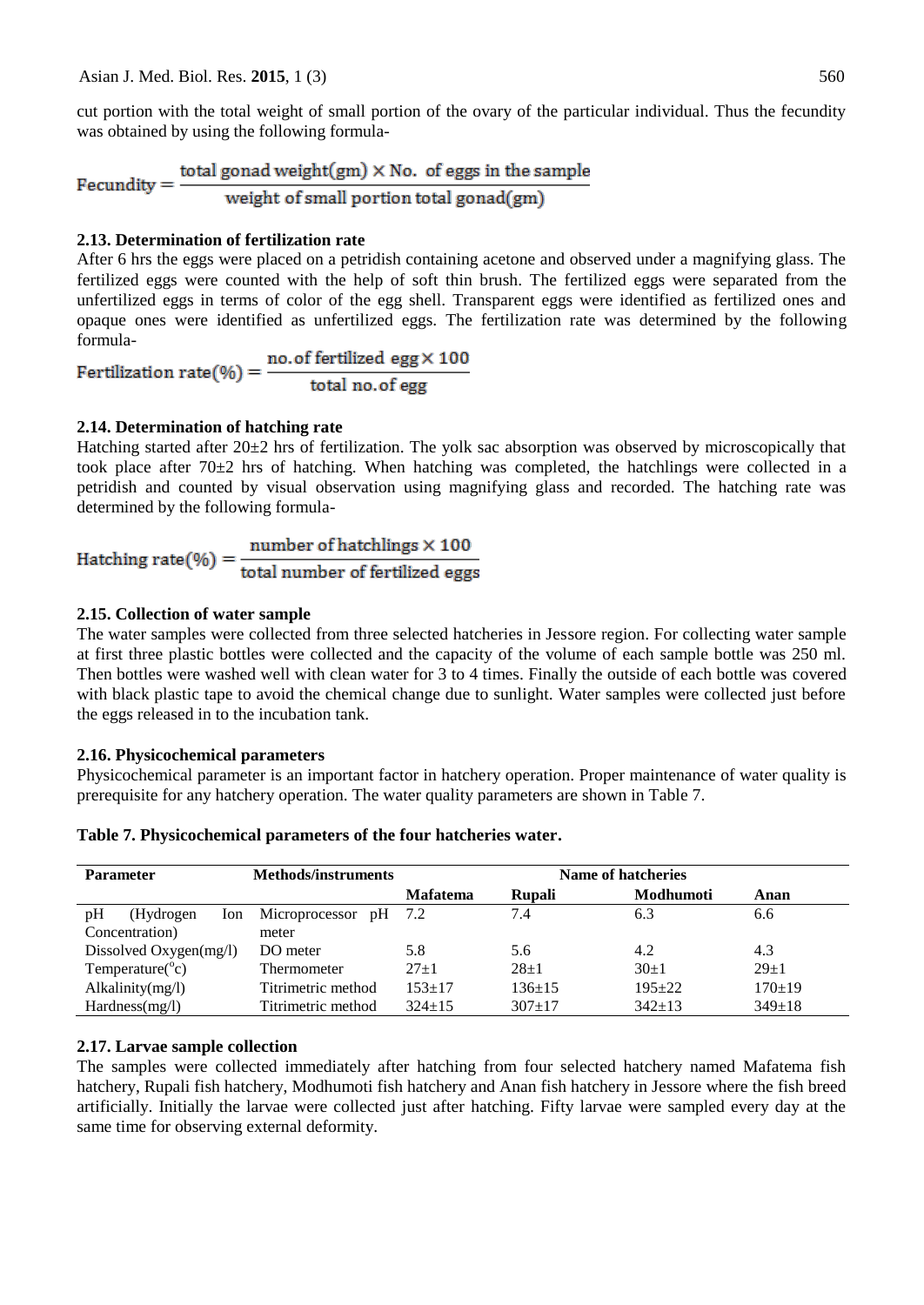#### **2.18. Observation of external deformity of larvae**

Deformities were recorded at post hatching stage. Deformities were categorized into different forms and were conducted. Deformities were categorized on the basis of presence or absence of eye, slightly curved body shape, completely curved body shape etc.

#### **2.19. Examination of deformities**

The preserved larvae were kept in glass slide and examined in the laboratory of Fisheries and Marine Bioscience department. Any deformities in the larvae were identified with the help of electronic microscope.

#### **2.20. Determination of deformity rate**

The deformity rate was calculated by visual observation. Then deformity rate was determined by the following formula-

 $\frac{\text{No. of deformed hatchlings} \times 100}{\text{Total no. of hatchlings}}$ Deformity rate  $(\% )$  =

#### **2.21. Data analysis**

The results obtained in the study were subjected to statistical analysis. Qualitative and quantitative analysis of all kinds of data were carried out. MS Excel and Graph Pad Prism 6 were used to store all the data.MS Excel was also used for presentation of the tables and graphs obtained from different types of data. ANOVA was done for the test of significance of fecundity, rate of fertilization rate and hatching rate of *L. bata* among different hatcheries using SPSS 16.0.

#### **3. Results**

### **3.1. Body weight – fecundity relationship**

Linear and positive regression line was obtained between body weight (kg) and fecundity (number) of *L. bata* in selected hatcheries. The highest correlation coefficient for the relation was 0.938 found in Mafatema fish hatchery and the lowest value was 0.776 found in Rupalii fish hatchery. It indicated that fecundity was highly correlated with body weight in Mafatema fish hatchery than other fish hatcheries.Relationship between body weight (g) and fecundity of *L. bata* in different hatcheries are shown in Figure 3 and Figure 4.

#### **3.2. Total length – fecundity relationship**

Linear and positive regression line was obtained between total length (cm) and fecundity (number) of *L. bata* in selected hatcheries. The highest correlation coefficient for the relation was 0.893 found in Mafema fish hatchery and the lowest value was 0.663 found in Rupali fish hatchery. It indicated that fecundity was highly correlated with total length in Mafatema fish hatchery than other fish hatcheries. Relationship between body length (mm) and fecundity of *L. bat*a in different hatcheries are shown in Figure 5 and Figure 6.



**Figure 3. Relationship between body weight (g) and fecundity of** *L. bata* **in Mafatema fish hatchery (Left) and Rupali fish hatchery(Right).**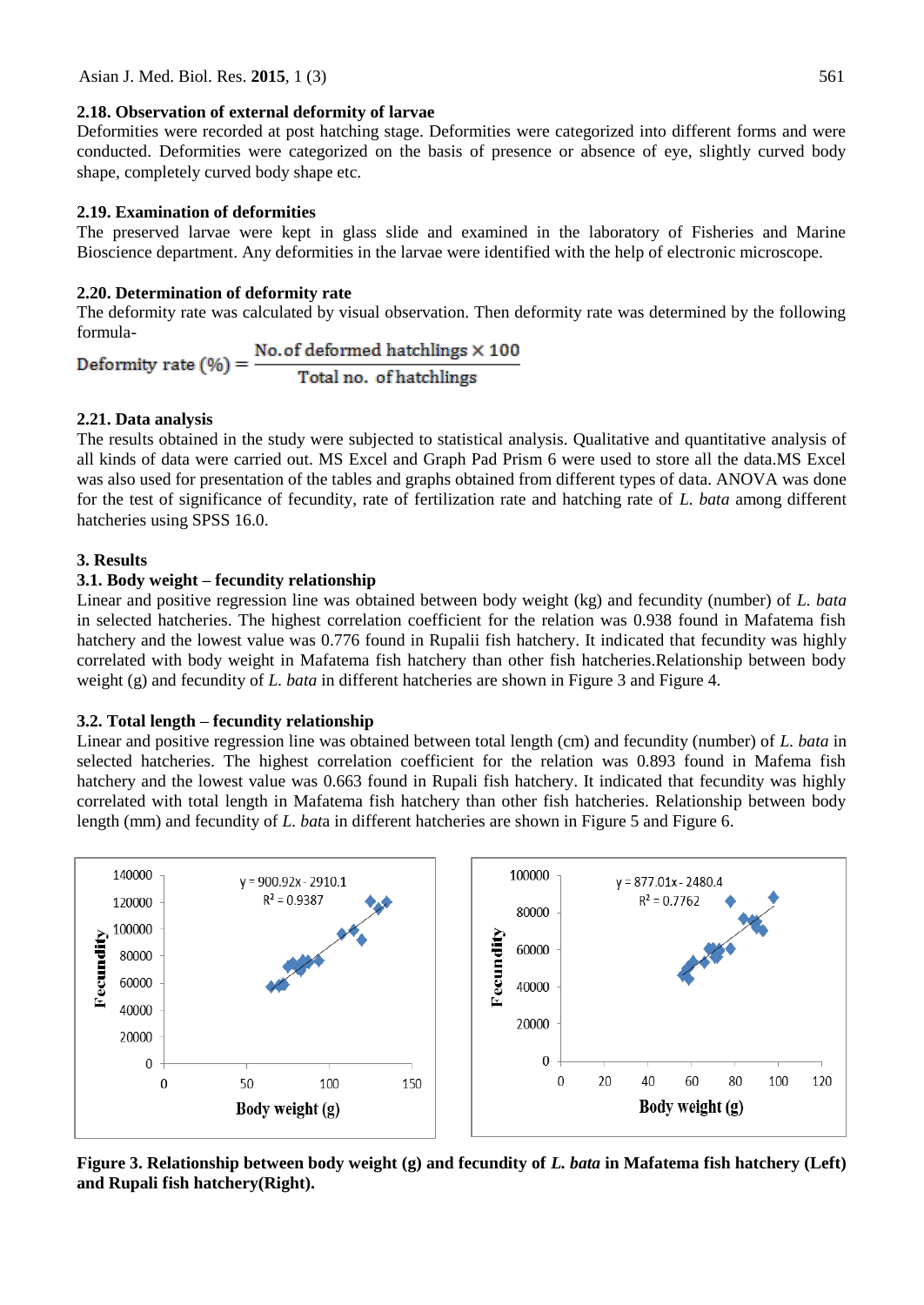

**Figure 4.Relationship between body weight (g) and fecundity of** *L. bata* **in Modhumoti fish hatchery (Left) and Anan fish hatchery (Right).**



**Figure 5. Relationship between total length and fecundity of** *L. bata* **in Mafatema fish hatchery(Left) and Rupali fish hatchery(Right).**



**Figure 6. Relationship between total length and fecundity of** *L. bata* **in Modhumoti fish hatchery (Left) and Anan fish hatchery (Right).**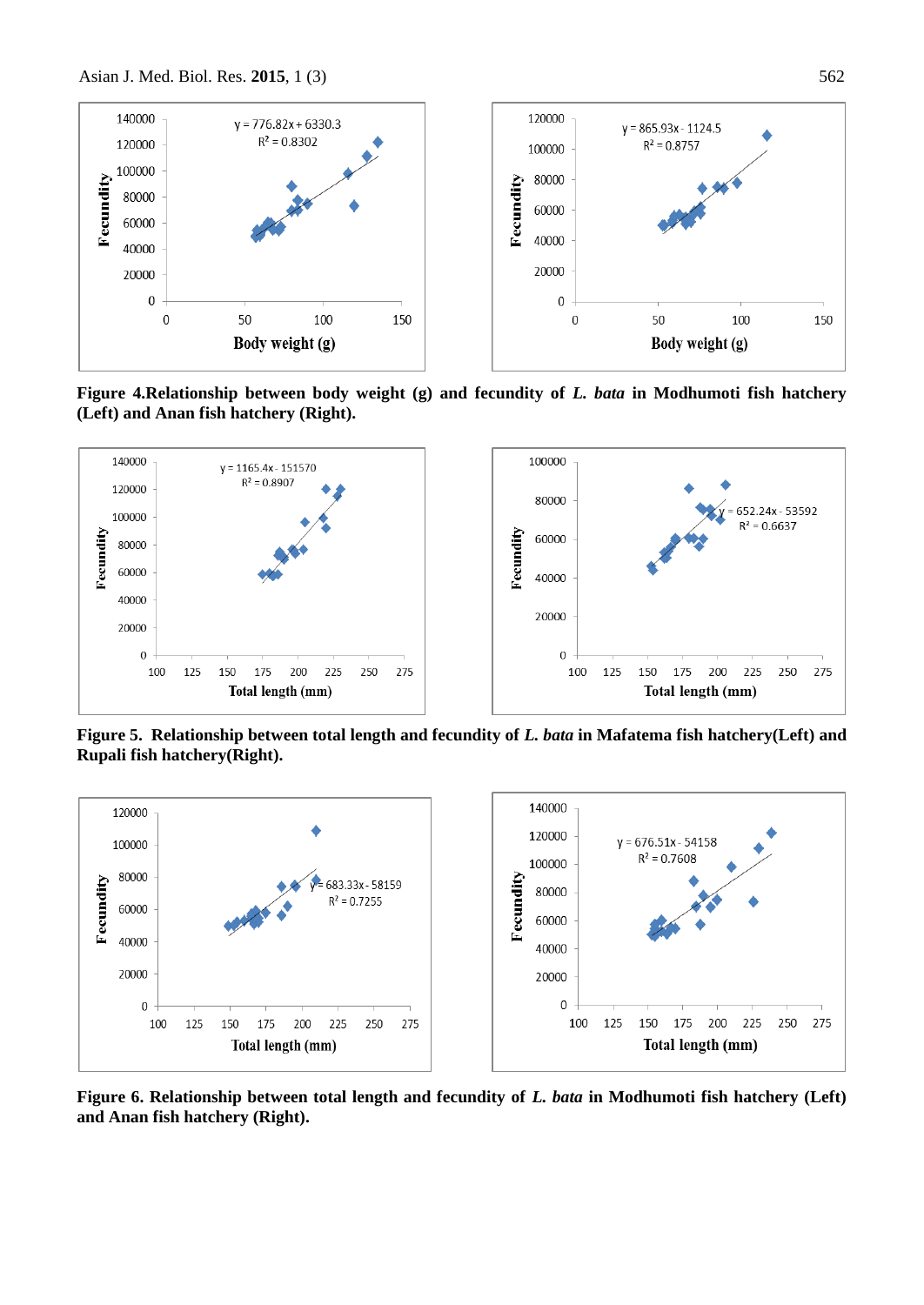#### **3.3. Observation of breeding success**

Breeding success of *L. bata* was observed. Highest rate of breeding success of *L. bata* was found in Mafatema fish hatchery and the rate was  $96\pm3.3$  (%) (Figure 7).



**Figure 7. Breeding success of** *L. bata* **in selected hatcheries.**

#### **3.4. Gonadosomatic index**

The GSI values of *L. bata* obtained in the present study varied between 26.2 to 20. In selected hatcheries highest value was found in Mafatema fish hatchery (26.2) that was significantly different from that of Modhumoti fish hatchery (Figure 8).



**Figure 8. GSI value of fish in selected hatcheries.**

#### **3.5. Fertilization rate**

Fertilization rate of *L. bata* was obtained 84.2±5.17, 80.6±6.02, 69.4±6.31and 65.2±4.32 (%) in Mafatema hatchery, Rupali hatchery, Modhumoti and Anan fish hatchery respectively (Figure 9).



**Figure 9. Fertilization rate of** *L. bata* **in selected hatcheries.**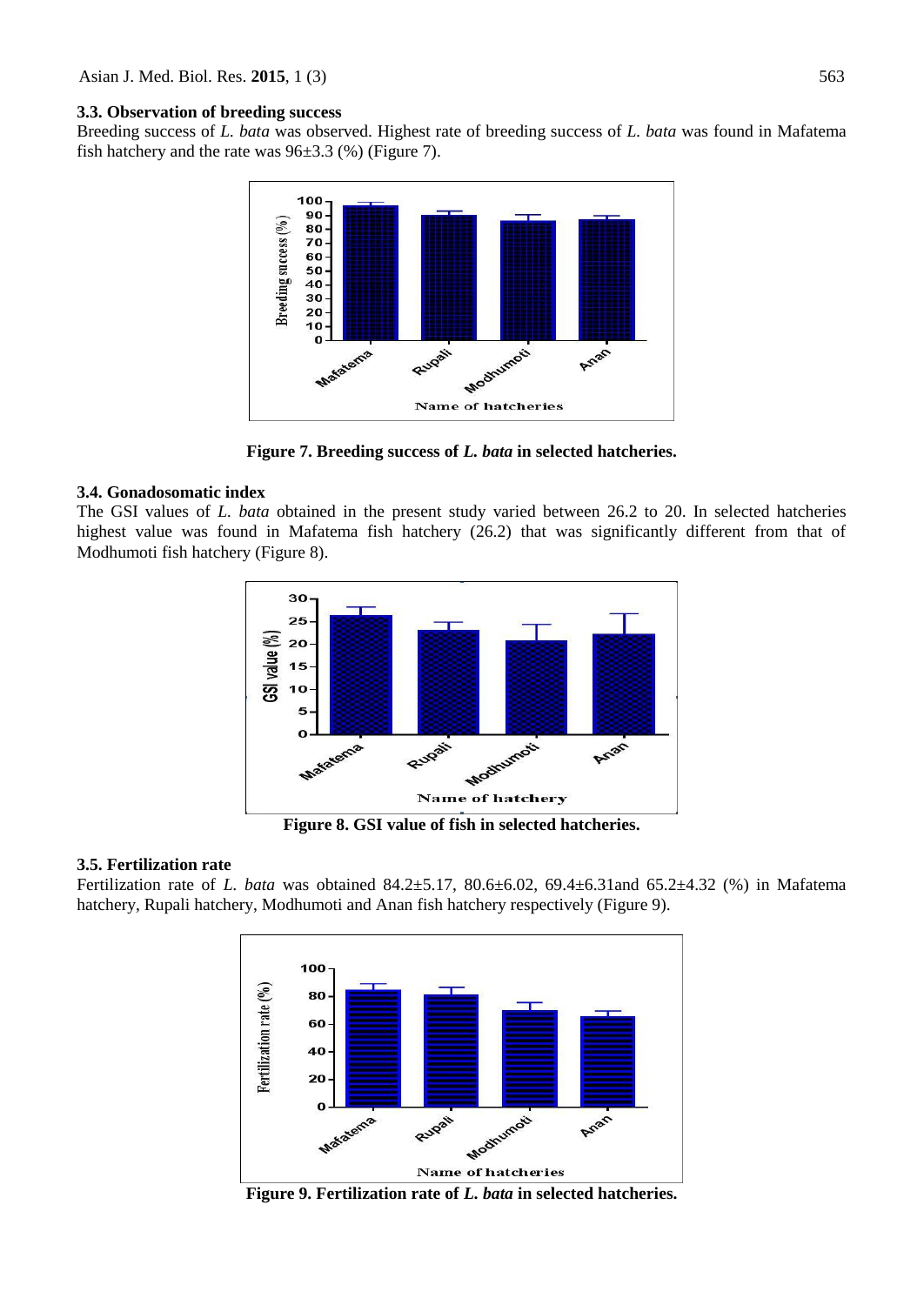#### **3.6. Hatching rate**

Hatching started after 20±2 hrs of fertilization. Hatching rate of *L. bata* was obtained 80.2±6.50, 82.0±4.30, 69.2±5.72 and 71.6±3.21 (%) in Mafatema hatchery, Rupali hatchery, Modhumoti and Anan fish hatchery respectively (Figure 10).



**Figure 10. Hatching rate of** *L. bata* **in selected hatcheries.**

#### **3.7. Deformity rate of** *Labeobata***larvae**

The deformity rate of *Labeobata* in different hatcheries was ranged from 6.50±2.65% to 11.75±3.59. The highest rate of deformity was observed in Modhumoti Fish Hatchery and the lowest rate of deformity was found in Mafatema Fish Hatchery. No significant difference was found among four hatcheries (0.05 level of significance) (Figure 11).



**Figure 11. Deformity rate of** *Labeo bata* **larvae in four selected hatcheries after four days.**

### **3.8. Type of deformities of** *Labeo bata* **larvae**

Deformities were recorded at three different categories those are absences of eye, slightly curved body shape and completely curved body shape. Among three different hatcheries the highest rate of absent eye deformity was showed by the Modhumoti Fish Hatchery. Highest rate of slightly curved body shape deformity was showed by the Mafatema Fish Hatchery and the highest rate of completely curved body shape deformity was showed by the Anan Fish Hatchery. Types of deformities of *Labeo bata* larvae are shown in Table 8.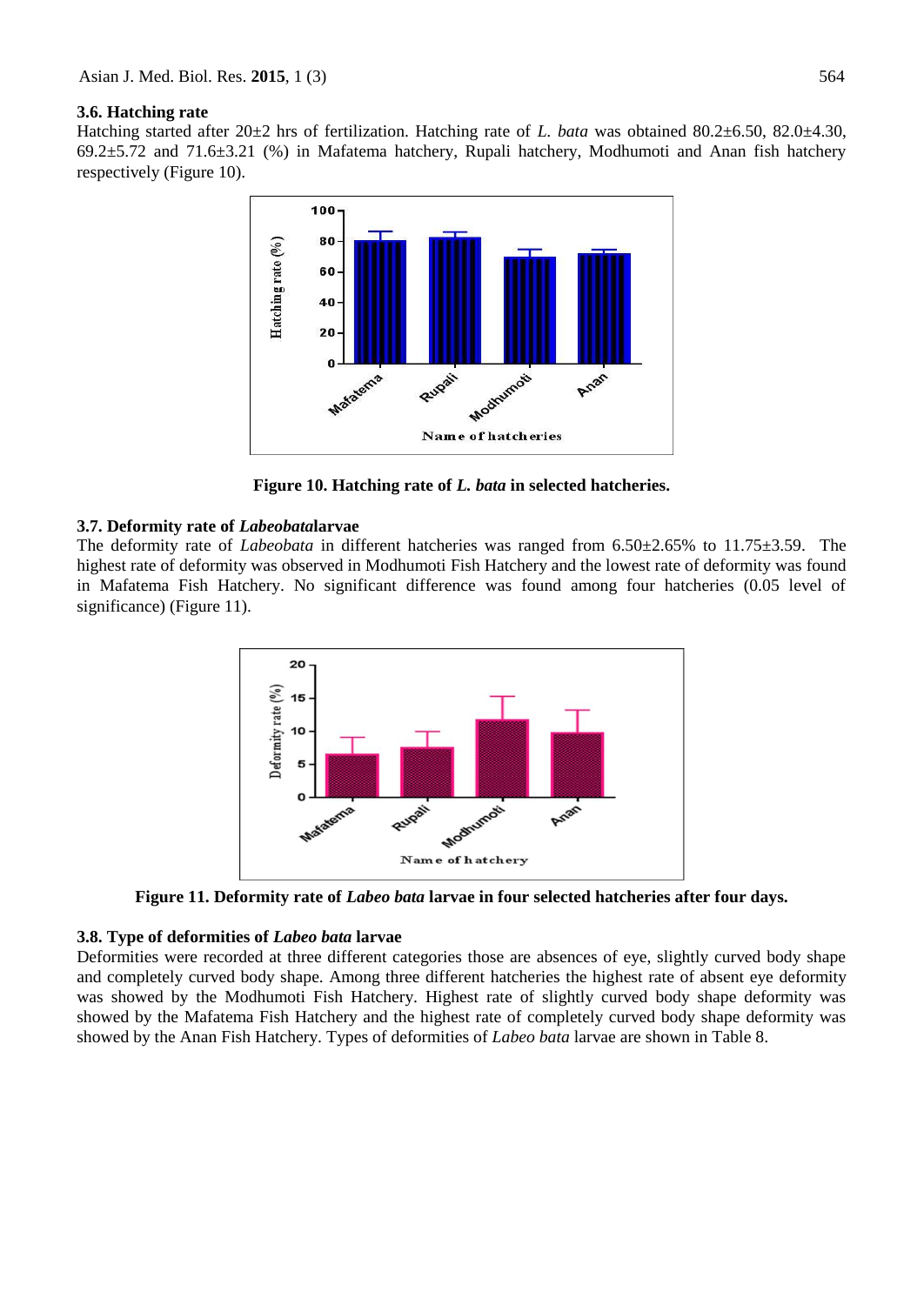| <b>Name</b> | of | <b>Type of deformities</b> |                                                                                     |                    |  |  |  |
|-------------|----|----------------------------|-------------------------------------------------------------------------------------|--------------------|--|--|--|
| hatchery    |    |                            | Mean rate of absence of Mean rate of slightly curved Mean rate of completely curved |                    |  |  |  |
|             |    | eye(%)                     | body shape $(\% )$                                                                  | body shape $(\% )$ |  |  |  |
| Mafatema    |    | 15.38                      | 61.53                                                                               | 23.08              |  |  |  |
| Rupali      |    | 13.33                      | 53.33                                                                               | 33.33              |  |  |  |
| Modhumoti   |    | 25.53                      | 40.43                                                                               | 34.04              |  |  |  |
| Anan        |    | 10.25                      | 38.47                                                                               | 51.28              |  |  |  |

**Table 8. Types of deformities of** *Labeo bata* **larvae**

#### **4. Discussion**

In view of economic importance and food value of *L. bata*, it is very important to have data and information on the reproductive biology particularly in relation to fecundity, fertilization and hatching, for better scientific management and conservation of *L. bata*, study of breeding biology is a must. In the present study the fecundity varied from environment to environment due to different factors such as age, size, nourishment, ecological condition of the water body etc.

The number of eggs produced by a female depends on many factors like size, age, condition and types of samples (Lagler, 1956). Generally, it has been found that the number of eggs increased with the size of fish. Satoet al., (1995) suggested that variation in fecundity was primarily a reflection of variation in the size of fish at maturity. Greater the fecundity, smaller will be the size of egg. Large size fish will have more fecundity than small sized fish. It is also believed that larger fish lay larger egg (Bagenal, 1966). Survey of available literature revealed that works on the fecundity of different fishes have been done in this country by many researchers like Miah and Dewan (1984) and Kabir *et al*., (1998). Breeding success of *L. bata* in Mafatema hatchery was highest and the rate was  $96.66\pm3.33$  due to proper brood stock management and poor physical stress.

It is widely known that a complete broodstock diet is necessary to improve spawning quality and consistency. A high seed production demands particular nutrition of broodstock which significantly affect fecundity and survival (Bromage*et al.,* 1992). The importance of broodstock nutrition has been stressed earlier by Cerda*et al.,*  (1994) while Muchlisin*et al.,* (2006) reported that dietary protein levels influenced parameters such as weight gain and proximate composition of brood fish, quantity and quality of eggs and larval viability.

It was found in the experiment that fecundity of *L. bata* ranged from 79884.40±20520.90 to 61525.70±14320.84 in selected hatcheries and highest fecundity was found in Mafatema fish hatchery at 24.77% protein level. The lowest (17.78%) dietary protein showed lowest relative fecundity and hatching rate of *L. bata*in Anan fish hatchery. De Silva and Radampola (1990), Chong *et al.,* (2004) and Khan *et al.,* (2004, 2005) reported that dietary protein level influence relative fecundity. Similar observations were made by Ling *et al.,* (2006) for *Xiphophorushelleri*where fry production was maximal at 30% protein. Dahlgren (1980) reported that *Poeciliareticulata*did not show significant difference in mean fecundity at varying protein levels. On contrary, Shim *et al.,* (1989) and Santiago *et al.,* (1991) published that varying dietary protein level can influence fecundity in dwarf gourami (*Colisalalia*) and bighead carp (*Arisfichthysnobilis*) respectively. Similar observations were recorded in the present study. Besides pond management mainly pond preparation in Modhumoti and Anan fish hatchery was poor. They dry pond 3-4 years interval and they use more fertilizers than other two hatcheries resulting algal bloom every year may cause impact on brood fish. Though stocking density is kept 14-15 kg/decimal higher than Mafatema and Rupali fish hatchery. The fishes were fed at 2.5-3 % of body weight, 5-6 days in a week. The feeding rate was followed in the initial stage of brood preparation, however, as the breeding season approached, the rate was decreased to 1-1.5% of body weight. 2.5-3 % body weight of feed was used in Mafatema and Rupali fish hatchery while Modhumoti and Anan always use 2-2.5 % body weight of feed. The feeding rates were found to depend on species combination. Brood pond management relating to fertilization and feeding was the prime consideration for producing quality broods and that in turn allowed the availability and quality seed for successful aquaculture in the country.

Linear positive relationship between fecundity and total length was found in this experiment. The increased fecundity with the increase in length was also found by Das (1989) for hilsha, Shafi and Mustafa (1976) for *Anabustestudineus*, Mustafa *et al.,* (1980) for *Nandusnandus.* It was found that in this experiment very few fish of selected species in different hatcheries did not provide proportional fecundity due to storing fat in gonad for extra feeding. This problem was highly found in heavy weighted fishes.

In the present study a linear and positive relationship was found between fecundity and body weight (kg). Linear positive relationship between fecundity and body weight was reported by many scientists like Shafi and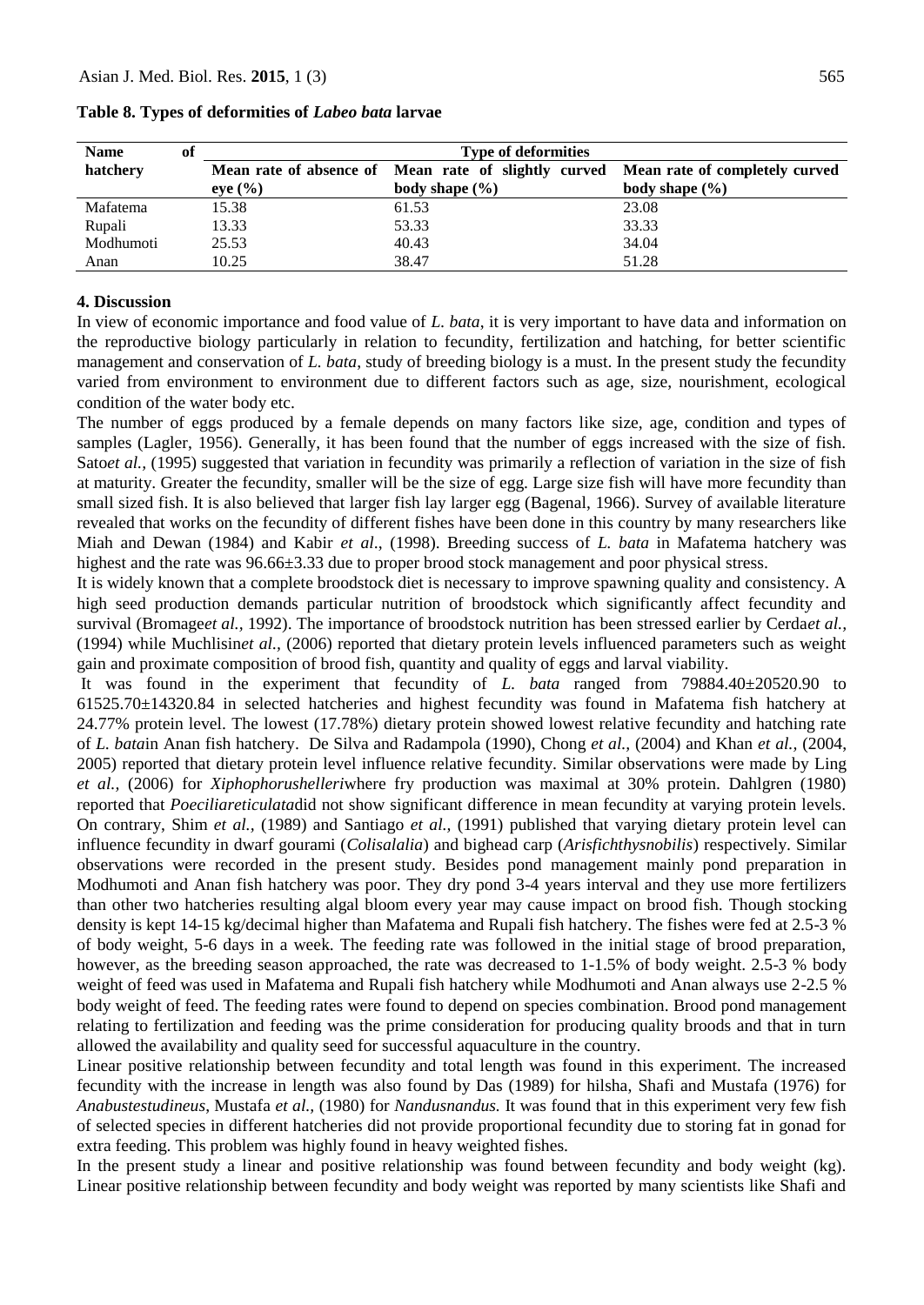Mustafa (1976) in different fish species. A linear relationship between fecundity and total length was observed. Weight of the fish and weight of ovary has been established by several authors (Khan, 1993; Pillay, 1954; Das, 1964; Pathani, 1981). The fecundity was strongly correlated with gonad weight than other factors with fecundity. This type of strongest relationship of fecundity with gonad weight was reported by Shafi and Quddus (1974), Das *et al*., (1989) for other fishes.

Fertilization and hatching rates of fish are determined for various breeding purposes. Because it can determine how many young can be hatched from a certain number of fecund female and how many are lost and why. It also indicates the status of well being of the broods used in breeding and also the quality of hatchery management. It helps to improve the hatchery product and their by the production. The highest fertilization rate of *L. bata* was 84.2±5.17 % in Mafatema fish hatchery. After 20±2 hrs of fertilization the hatching was started. Hatching was carried out in specially made hatching jar and highest hatching rate of *L. bata* was 82.0±4.30% in Rupali fish hatchery and Mafatema was also good. Protein level was 24.77 % and 23.47% in Mafatema and Rupali fish hatchery respectively while protein level 17.78 %and 18.08 % causing lowest fertilization and hatching in Anan and Modhumoti fish hatchery respectively.

Other responsible factor that might affect the fertilization and hatching percentage are temperature, photoperiod, dissolved oxygen, salinity and water flow. Temperature plays a vital role in gonadal reappearance and timing of ovulation. The embryonic development is closely dependent upon oxygen supply and water flow. The hatching time, size, and growth rate of developing embryos is proportional to the dissolved oxygen concentrations up to 8 mg/L or greater. The dissolved oxygen content of the water should not be below 4-5 mg/L, at below 2 mg/L the embryo will develop abnormally. In the present study the dissolve oxygen level was 5.8 mg/L and 5.6 mg/L due to presence of aerator on overhead tank in Mafatema and Rupali fish hatchery respectively resulting better fertilization (84.2±5.17%) and hatching rate (82.0±4.30%) while dissolved oxygen was 4.7 mg/L and 4.3 mg/L in Modhumoti and Anan fish hatchery . Mcmahon (1983) recommends dissolved oxygen levels be 8 mg/L for good fertilization rate, hatching rate and high survival of fry. USEPA (1986) concluded that the embryonic and larval stages of salmonid development will experience no impairment when water column dissolved oxygen concentrations are 11 mg/L.

In the present study deformity rate was ranged from 6.50±2.65% to 11.75±3.59. Highest deformities rate was found in Modhumoti fish hatchery. In addition to these, poor brood stock management, nutritional problem and inbreeding problem in hatcheries added a series of new parameters that may exert considerable impact on developing fish (Von Westernhagen*et al.*, 1988). A study involving striped bass (*Moronesaxatilis*) and blueback herring (*Alosaaestivalis*) eggs exposed to heat shock conditions demonstrated increased incidence of deformed larvae at hatching (Koo and Johnston, 1978). In this experiment, highest deformity was found in modhumoti fish hatchery where protein level of feed was lower (18.45%) than other fish hatcheries. It is also observed deformity rate decrease with the increase of protein level in feed in selected hatcheries. Diet components of broodstock diet are prerequisite for normal embryonic and larval development (Izquierdo*et al.*, 2001).

### **5. Conclusions**

Carp brood management is the prime consideration for producing quality broods as well as quality seed for successful aquaculture in the country. Jessore is the most important region which has got recognition as the most promising areas for hatchery technology of Indian major and minor carps. Thus it is important to get an idea about the practices of brood rearing relating to pond fertilization and feeding of broods. As Bangladesh is highly dense populated country in the third world, they can only be met their protein requirement through aquaculture. To fulfill this requirement, fish farmers have to be ensured with good quality seed through production of quality broods.This research provides ample evidence on the effect of broodstock management specially diet (protein and lipid) on the breeding performances of *Labeobata.* In Mafatema fish hatchery 24.77% protein and 11.06% lipid in feed show better result in case of breeding success, GSI, fertilization, hatching, deformity and survival rate.

### **Conflict of interest**

None to declare.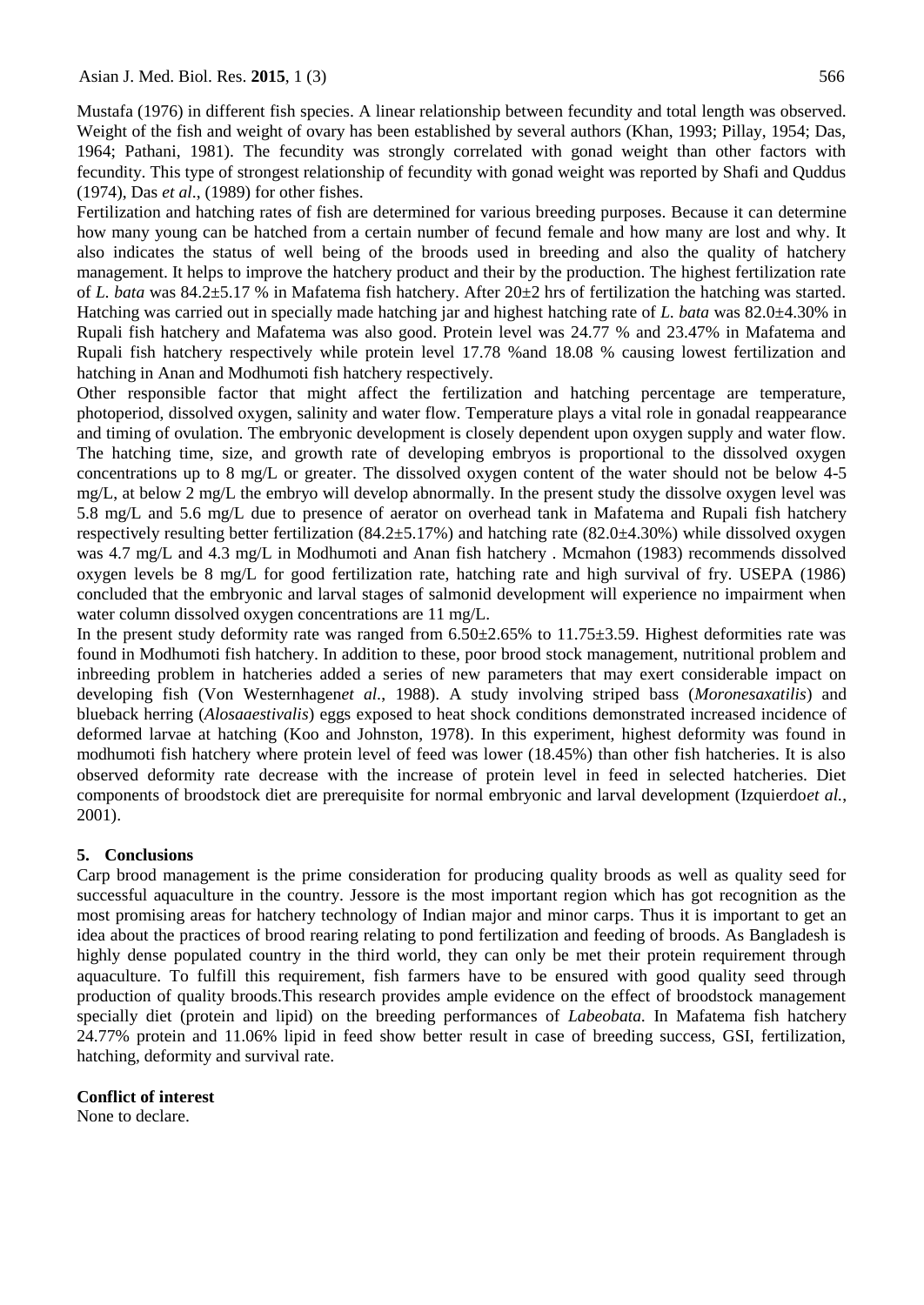#### **References**

- Andrades J, J Becerra and P Fernandez-Llebrez, 1996.Skeletal deformities in larval, juvenile and adult stages of cultured gilthead sea bream (*Sparusaurata*L.). Aquaculture, 141: 1-11.
- Ara F, 1998. Determination of Fertilization and Hatching Rates of Different Culturable Species, M.S. Thesis submitted in Fisheries and Marine Resource Technology Discipline, Khulna University.
- Bagenal TB, 1966. The ecology and geographical aspects of the fecundity of Plaice. J. Mar. Biol. Assoc. U.K*.,* 46: 161-186.
- Boglione C, F Gagliardi, M Scardi, and S Cautaudella, 2001. Skeletal descriptors and quality assessment in larvae and post-larvae of wild-caught and hatchery-reared gilthead sea bream (*Sparusaurata*L. 1758). Aquaculture, 192: 1-22.
- Bromage N, 1992. Propagation and stock improvement. In: "J. Sheperd and N. Bromage (eds.) Intensive Fish Farming". Blackwell Science Ltd., Oxford, UK, pp. 103-153.
- Cerda J, M Carillo, S Zanuy, J Ramos and M Higuera, 1994. Influence of nutrition composition of diet on sea bass, *Dicentrarchuslabrax* L., reproductive performance, egg and larval quality. Aquaculture, 128: 345-361
- Chong ASC, S Ishak, Z Osman and R Hashim, 2004.Effect of dietary protein levels on reproductive performance of female viviparous ornamental fish, swordtail *Xiphophorushelleri*(Poeciliidae).Aquaculture*,* 234: 381-392.
- Dahlgren BT, 1980. The effects of three different dietary protein levels on the fecundity in the guppy, *Poeciliareticulata*(Peters).Journal of Fish Biology, 16: 83– 97.
- Das MS, S Dewan, SC Dewan and SC Debnath, 1989. Study of fecundity of *Heteropnewstesfossilis* (Bloch) in the minipondof Bangladesh Agriculture University, Mymensingh, Bangladesh. J. Agril. Sci., 16: 1-6.
- Das SM, 1964. A study on the fecundity on some fresh water fishes in India with a note on a new concept of comparative fecundity. Ichthyologic., 3: 33-36.
- DeSilva SS and K Radampola, 1990. Effect of dietary protein level on the reproductive performance of *Oreochromisniloticus*. In: "The Second Asian Fisheries Forum Proceedings*"* (Eds. R Hirano and I Hanyu), Asian Fisheries Society, Manila, Philippines, pp. 559-563.
- Divanach P, C Boglione, M Menu, G Kounoundouros, M Kentouri and S Cataudella, 1996. Abnormalities in finfish mariculture: an overview of the problem, causes and solutions. Sea bass and Sea bream culture: problems and prospects. Verona, Italy, October 16-18. European aquaculture Society, Oostende, Belgium, pp. 45-66.
- DOF, 2012.Sharonika, Madsha Saptah-2012. Department of Fisheries, Ministry of Fisheriesand Livestock, Government of Peoples Republic of Bangladesh, p.13.
- Haque MM, 1991. Improved fish culture management practices for fisheries extension officers. Report on brood fish and carp hatchery management, Trainers Training Manual, BFRI, Mymensingh, March 1991, pp. 76- 94.
- Haque M M, MA Hossain, ME Hoq, MS Islam, and MA Mazid, 1996. Effects of farm-made feed on the reproductive performance of Indian and Chinese carps. Bangladesh J. Fish.,19 : 79-86.
- Islam MN, MFR Chawdhury, and ABM Mohsin, 2002.Role of hatchery in the fish culture development of Rajshahi district in Bangladesh.J. Zool. Rajshahi Univ*.,*21: 7-76.
- Issa AMA, 2008. Studies on the most prevailing problems associated with fish anomalies in Lake Temsah. Master Thesis. Faculty of Veterinary Medicine, Suez Canal University.
- IUCN, 2000.Red Book of Threatened Fishes of Bangladesh.IUCN Bangladesh.The World Conservation Union.p.116.
- Izquierdo MS, H Fernández-Palacios and AGJ Tacon, 2001.Effect of broodstock nutrition on reproductive performance of fish.Aquaculture*,* 197: 25-42.
- Kabir AK, MA Hossain, SM Rahmatullah, S Dewan and MS Islam, 1998.Studyof the gonadosomatic index and fecundity of chapila (*Gudusiachapra* Ham). Bang. J.Fish.Res., 2:189-194.
- Khan H, 1993. Study on the sex organ of Mahaseer (Barbus tor). J. Nat. Hist. Soc., 40: 653-656.
- Khan MA, AK Jafri and NK Chadha, 2005.Effects of varying dietary protein levels on growth, reproductive performance, body and egg composition of rohu, *Labeorohita*(Hamilton).Aquaculture Nutrition, 11: 11-17.
- Khan MA, AK Jafri and NK Chadha, 2004 . Growth, reproductive performance, muscle and egg composition in grass carp, *Ctenopharyngodonidella*(Valenciennes) fed Hydrilla or formulated diets with varying protein levels. Aquaculture Research, 35: 1277-1285.